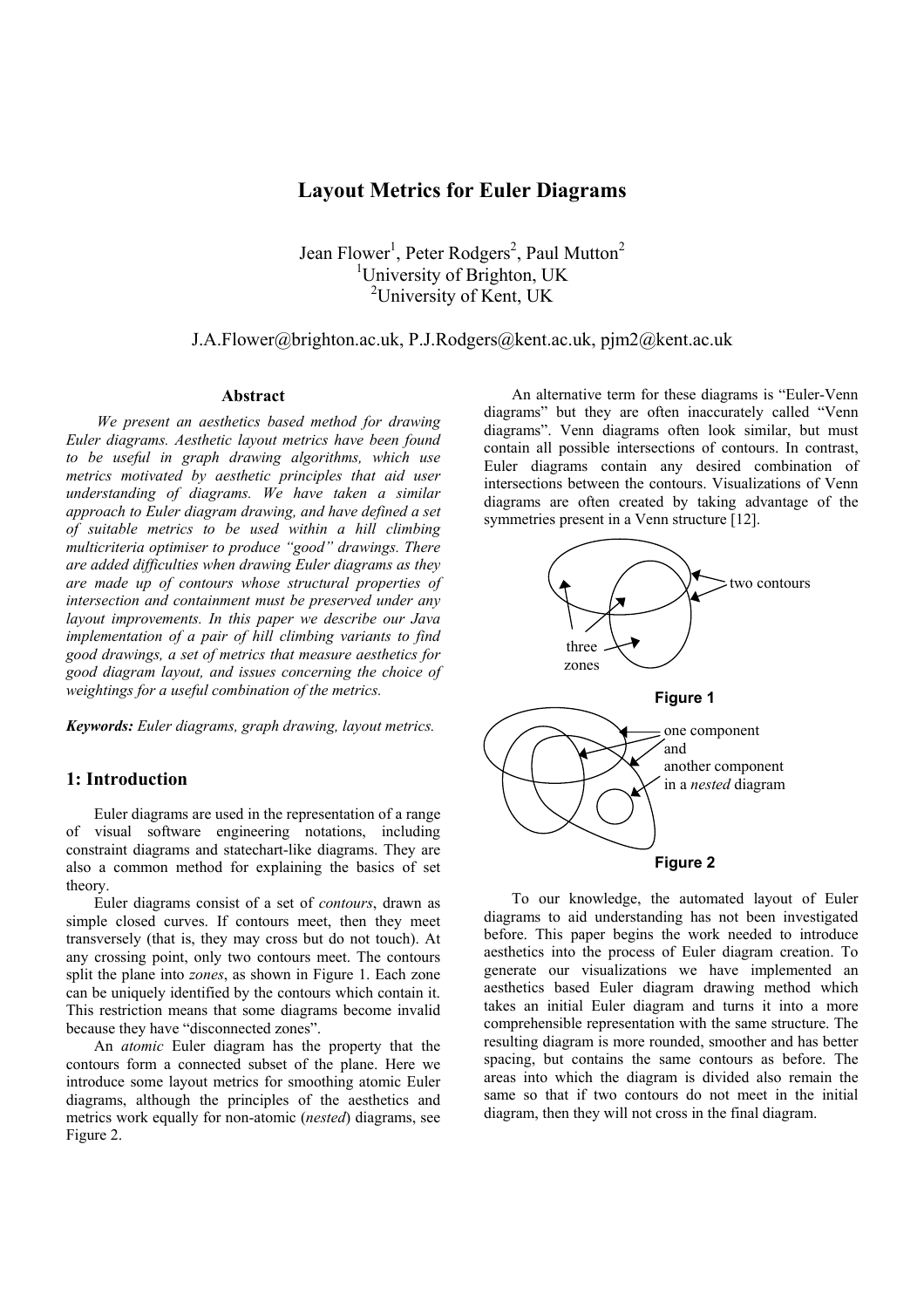In order to visualize Euler diagrams from an initial, poor layout we define a group of metrics that form our aesthetic criteria. These are given individual weights and combined, to produce a total score giving the goodness of a diagram layout. A hill climbing multicriteria optimizing system is then used to change the diagram layout in such a way as to reduce the total score of criteria, and so increase the comprehensibility of the diagram.

One motivation for this work comes from the wish to construct concrete representations of constraint diagrams [[6\]](#page-8-1) given an abstract description. These diagrams are used to represent logical statements, particularly as applied in object-oriented program design.

The work described here forms part of the "Reasoning with Diagrams" project, funded by the UK research council, the EPSRC. This project includes in its aims the creation of a software tool for the presentation and manipulation of constraint diagrams, alongside other notations, including UML notations [\[9\]](#page-8-2). The application of a reasoning rule will transform one diagram into another, and that transformation is defined only for the "abstract diagram" (which encapsulates the diagram's structural properties but forgets other geometric and topological properties). In order to see the results of an application of a reasoning rule, an algorithm is needed to take an abstract description of a diagram and produce a visual representation of it. Work on reasoning rules with diagrams can be found in [\[8\]](#page-8-3).

Euler diagrams can also be used to represent statechartlike notations [\[7\]](#page-8-4). A further application of Euler diagrams is in teaching where they are widely used to represent the relationships between sets. For example the sets *A* and *B*, and their intersection *A*∩*B* could be represented by the diagram given in Figure 1. The work described here could be used in the development of educational software for such set theoretic concepts.

This paper builds on existing work in [\[4,](#page-8-5)[5\]](#page-8-6) which presented an algorithm for the creation of "correct" Euler diagrams from diagram descriptions. An abstract diagram description is used to create a dual graph. A plane embedding is found for the graph, and from that drawn dual graph, the contours are created using a step called circularisation. During this process, checks are made and a class of abstract diagrams are identified as undrawable. The algorithm is complete in that all undrawable examples are identified and shown to be undrawable, and all drawable examples are given concrete representations. However this work did not address issues of the comprehensibility of diagrams.

Aesthetics based diagram display methods have been previously applied to laying out graph diagrams. As with the work described here the results of the aesthetics for a particular layout are weighted and the total is applied within a multicriteria optimising system. The multicriteria systems used in graph drawing tend to make a much wider search of the problem space than the hill climbing method used here. In particular, simulated annealing [\[2\]](#page-8-7) and genetic algorithms [\[11\]](#page-8-8) have been used. Given the differences between graph diagrams and the Euler diagrams described in this paper, many of the aesthetics for graphs, such as edge crossings and subgraph symmetry, are not applicable to our work, however there are some aesthetics that are general across many diagrams, such as diagram total area and diagram aspect ratio that we have adapted for our use. See [\[1](#page-8-9)[,10\]](#page-8-10) for further discussions of aesthetic criteria for graphs.

Section 2 of this paper describes the iterative process used for manipulating diagrams for smoothing, and in Section 3 we introduce the various metrics used to guide the iteration. In Section 4 we reflect upon the results obtained from the implemented algorithm and consider suitable relative weightings to make optimum use of the metrics to achieve quick and aesthetic results.

# **2: The Optimising Process**

Our Euler diagram drawing method works by attempting to minimize the total score for a group of aesthetic metrics. The total score is calculated as a weighted sum of the metrics, hence the task of diagram drawing forms a multicriteria optimising problem.

There are many techniques for solving such multicriteria optimising problems. We took a view that methods such as genetic algorithms and simulated annealing, which are designed to avoid local minima by providing a wide search of the problem space, were not appropriate to this application. This was firstly because, from our experience, this problem space appears to have a lower incidence of local minima than is found in many applications where wide search is applied and a cooling schedule deals with many of these, and secondly because these methods operate relatively slowly. As a result we decided to search using hill climbing, which only allows improvements to the solution, and so finds a solution in relatively quick time.

Contours are represented by polygons. These polygons are stored as lists of points. A diagram will be changed in two ways: altering the shape of contours by moving individual points; or altering the arrangement of contours by moving all the points that make up a polygon.

Although a complete contour could be moved by all its points moving individually, complete contours are moved in each iteration for two reasons. Firstly, achieving a shift of a contour by moving individual points is slower than moving the whole contour as a single iterative step. Secondly, if only single point steps are allowed, the whole contour may never actually be moved, despite the change of position improving the total score, because the movement of a single point of the contour in that direction may reduce the score and so, with a hill climbing strategy, the individual movement will never be made.

The diagram drawing process involves iterating through a hill climber a set number of times. We implemented two variants of hill climbers, called: "RandomHillClimber" and "FastHillClimber". A single iteration of either hill climber involves going through all the contours in the diagram and testing each point of a contour for a possible improvement, as well as testing whole contour shifts for possible improvements. To find an improvement a move of either a point or contour is made and the total score for the diagram before the move is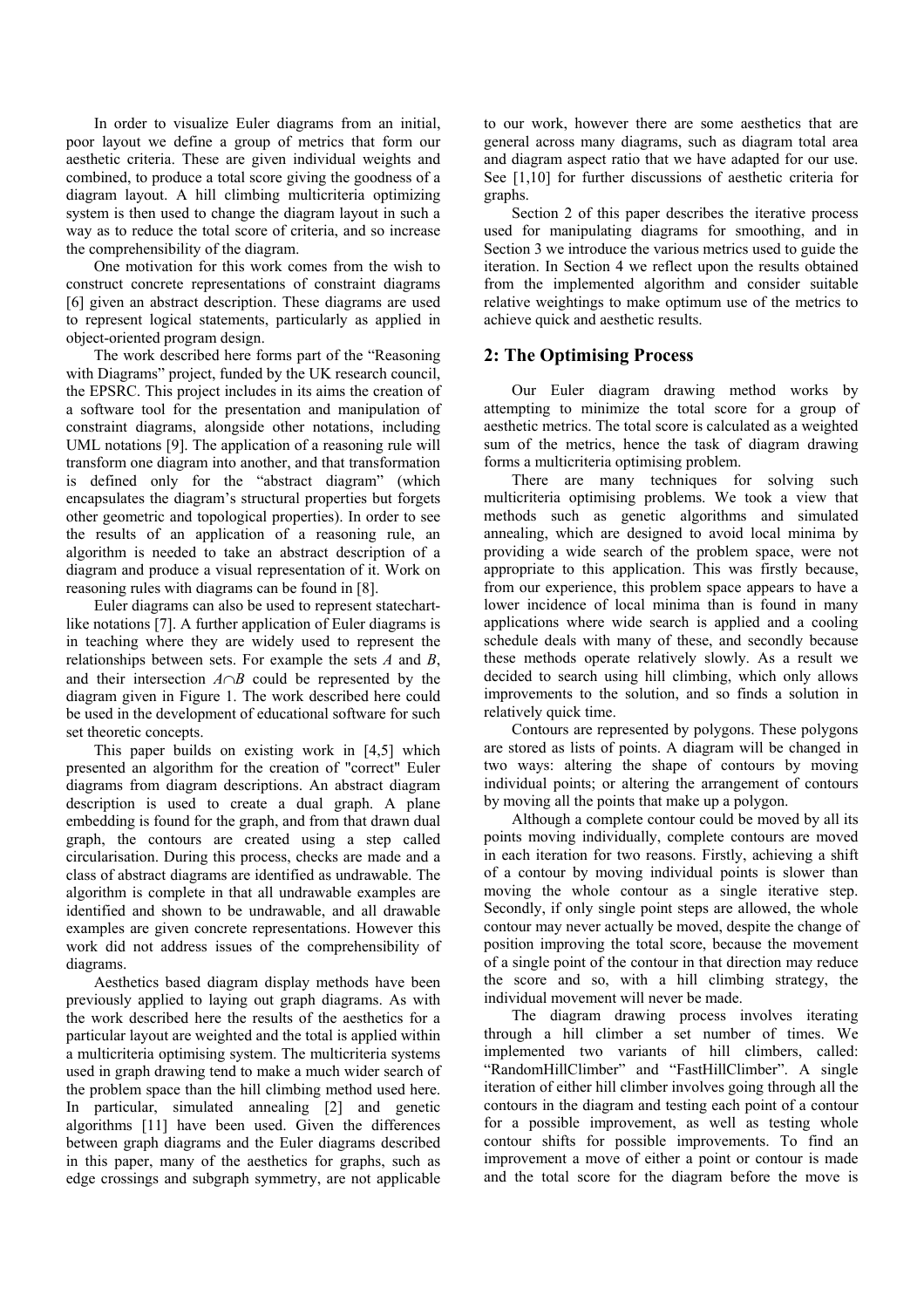compared to the total score for the diagram after the move. If the score is better or the same, then the move is retained, otherwise if the score is worse, then the point or contour moves back to its original position.

The retention of the diagram structure is a key requirement when moving points or contours. The diagram structure represents the "meaning" of the diagram - the information is exactly which zones are present and which are absent. At each iterative step, the new diagram is taken and the set of *abstract zones* is calculated. An abstract zone is a set of contour labels listing the contours which contain the zone. If a zone is in contour *A* and contour *B* and no others then its abstract zone is the set  $\{A,B\}$ . A move is only allowed if the new set of abstract zones matches the initial set.



Figure 3 illustrates a diagram manipulation which would be forbidden by the structure checker. A new abstract zone has appeared in the resulting diagram.



The RandomHillClimber moves a point or contour to a random location within a square area of the starting point. as shown in Figure 4. We use a square area because it is easy to implement, but has a small amount of distortion in deciding the direction because diagonals are slightly favoured. This distortion could be avoided by finding a random location in a circular area about the original location.



The FastHillClimber moves each point and contour in one of four directions: up, down, left and right, all at the same distance (see Figure 5). For a move, each of the four directions is tried until a step is found to improve the diagram, in which case the move is retained and the remaining directions are not tested.

From initial investigations it was seen that the FastHillClimber generally reached a good diagram in fewer iterations than the RandomHillClimber. This is probably because, although FastHillClimber goes through many more tests on a single iteration, the systematic testing of a variety of directions ensures that the uphill movement for a point or contour is usually found. However for the RandomHillClimber, a point may have to wait many iterations before the random movement direction is an improvement.

Both hill climbers also have an option to include a cooling schedule. The cooling works by reducing the movement as the iterations progress. For the first iteration the movement is a value specified by the user. For later iterations the movement reduces linearly, until it is nearly zero for the last iteration. The intended effect of this is to move points and contours quite far at the start to quickly produce rough versions of good diagrams. As the number of iterations increase the diagram is fine tuned with the reduced movement allowing layout to be refined within a small range.

The cooling option proved successful when it was tested, as without it the movement distance is constant, and so has to be set to a fairly small number to allow the diagram to be refined. With a small movement distance, moving a contour a long way or changing its shape greatly takes many steps. Fewer steps are needed if a large intial movement is chosen and cooling applied. The cooling schedule may also help avoid local minima, as initial large jumps of contours past troughs are possible, which cannot be passed by the necessarily small movements of the uncooled option.

#### **3: Metrics**

Metrics were used to assess the quality of a diagram. Each metric gives a result which is a positive number, where zero represents the best score, and larger numbers reflect lower quality.

A set of metrics have been implemented to reflect different aesthetic requirements. These metrics are used in conjunction by creating a total score built as a weighted sum of the metric scores. The iterative process described in Section 2 uses this combined metric to assess whether or not a change in the diagram is an improvement.

In this section we describe the range of metrics used in the smoothing algorithm, and describe the effects of each metric. The metrics are motivated by a sense of diagram aesthetics. The first two metrics are driven by consideration of the aesthetics of a single contour. A single contour is ideally presented as a "round" and "smooth" curve. Since contours are drawn as polygons, an ideally "round" contour corresponds to a regular polygon. Two metrics can be used to give a quality judgement against this aesthetic.

The *ContourRoundnessAngles* metric measures the variance of the angles within the contours. Let  $n(c)$  be the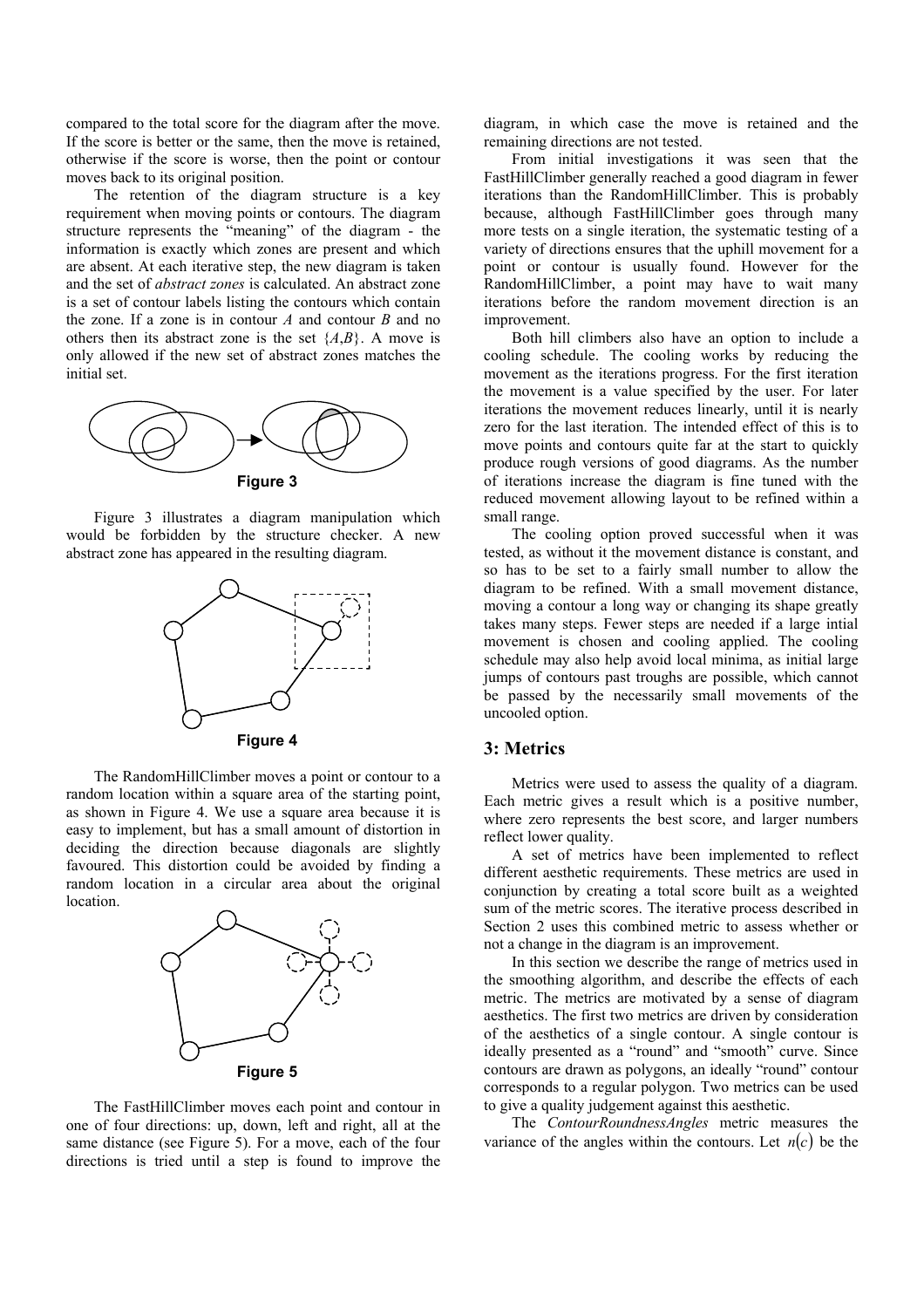number of points on contour  $c$ ,  $\overline{\alpha}(c)$  be the mean angle in  $c$ and  $\alpha_i(c)$  be the *i*<sup>th</sup> angle in *c*, then the metric is given by

$$
\sum_{\text{contour } c} \left( \sum_{i=1}^{n(c)} \frac{(\alpha_i(c) - \overline{\alpha}(c))^2}{n(c)} \right)
$$

The metric is invariant under diagram scaling, and takes into account the number of points a contour has. The metric returns zero for a regular polygon. Figure 6 illustrates the effect of this metric in one example. The initial diagram is produced using an algorithm for the creation of "correct" Euler diagrams from diagram descriptions [\[4,](#page-8-5)[5\]](#page-8-6). As with all the diagrams in this section, the FastHillClimber with cooling for 30 iterations has been used. Figure 7



### **Figure 6**

Although the use of one metric has smoothed the contours to a certain extent, we can see that using ContourRoundnessAngles alone is not sufficient to produce iteration towards a regular polygon. Polygons which have (near-)equal angles may still fail the roundness aesthetic, due to the presence of imbalanced edge lengths. A second metric, *ContourRoundnessEdgeLength* is derived from the variance of the edge lengths of contours. Here, *d* is the diagram,  $\bar{l}(c)$  is the mean edge length in contour *c*,  $l(e)$  is the length of edge *e* in contour c, and  $n(c)$  is the number of edges (or vertices) in *c*.

$$
\left(\sum_{\text{contour } c} \left( \sum_{e \text{ in } c} \frac{\left( l(e) - \overline{l}(c) \right)^2}{n(c)} \right) \right) / \left( \sum_{e \text{ in } d} l(e) \right)^2
$$

This metric gives zero for regular polygons. Again, the metric remains unchanged after scaling because of the division by the square of the sum of edge-lengths.

Fig. 7 uses the same example as figure 6 and illustrates the effects of applying the edge length metric alone and the effects of applying a combination of ContourRoundness-Angles and ContourRoundnessEdgeLength.



Even if a diagram is drawn with "nice" contours, there are other aesthetic qualities we require for good readability. Contours should be of comparable size, otherwise readers may draw misleading conclusions from the different contour sizes. Zones should remain clearly visible. All the diagrams have so far been for the same example, but in the smoothest presentation one zone is disproportionally small. The aesthetics concerned with areas are addressed by the following metrics.

The *ContourArea* metric measures the variance of contour areas, and factors by the diagram area to ensure the metric is dimensionless. Let *area* be the mean area within a contour of the diagram,  $area(c)$  the area within contour *c*, and  $n(d)$  be the number of contours in the diagram *d*, then the metric is

$$
\sum_{\text{contour } c} \frac{\left(\text{area}(c) - \overline{\text{area}}\right)^2}{n(d)} \Bigg/ \Bigg( \sum_{\text{contour } c} \text{area}(c) \Bigg)^2
$$

The *ZoneArea* metric calculation considers each zone area as a proportion of the combined area. In this formula, *area*(*z*) is the area of zone *z.* 

$$
\left(\sum_{\text{zone } z} \frac{1}{\text{area}(z)}\right) \times \sum_{\text{zone } z} \text{area}(z)
$$

The effect of this metric in iteration is to discourage the appearance of disproportionally small zones. ContourArea and ZoneArea are invariant under scaling.

Figure 8 shows output created using roundness metrics in both cases, with ContourArea metric on the left and both area metrics on the right.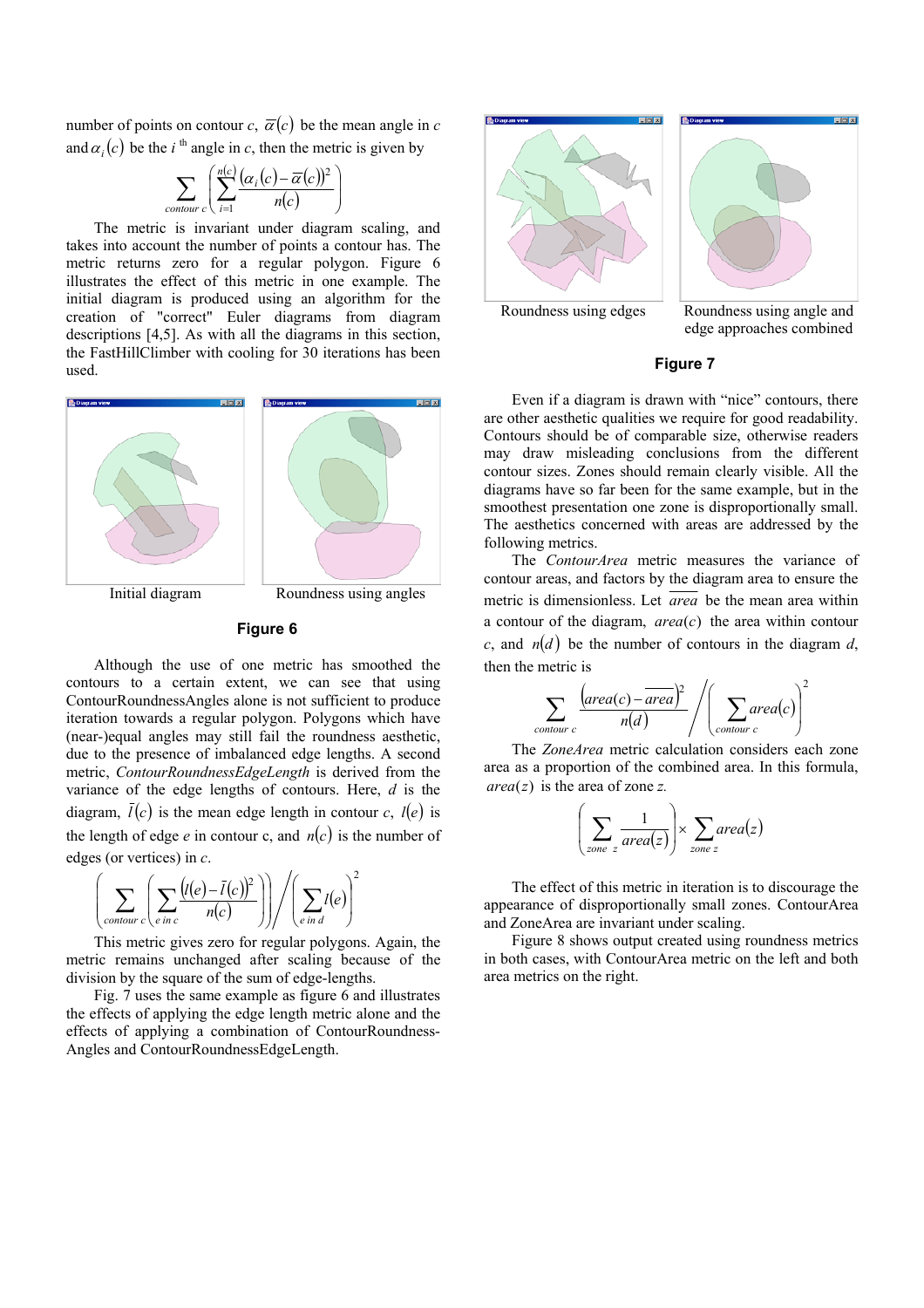



metric

2

After applying roundness and contour area metrics

# **Figure 8**

The aesthetics we have addressed so far require diagrams to have round contours, with the areas of contours, zones and the entire diagram controlled.

The last set of aesthetics to add are concerned with the closeness of contour arcs. The gap between two parts of contours which do not cross should be wide enough that it remains clearly visible. We also want to ensure that where contours cross, the angle at the crossing point is sufficiently great to clearly distinguish the contours. These final aesthetics are addressed by the following two metrics.

The *ContourClosenessPts* metric measures point-topoint between distinct contours, summing the reciprocal of the distances. The effect of this is to encourage points to move apart. Where contours cross, it is inevitable that points on different contours become close, and for this reason, points close to contour crossings are excluded from the summation (this is what's meant by "*some v*1 *on c*1…" in the formula below). We also divide by the number of points on each contour to ensure that the same effect is achieved, independent of the number of points on a contour. Here  $\|v\| - v\|$  is the distance between vertices *v*1 and *v*2.

$$
\sum_{\substack{\text{contours } v \text{ } \geq 0 \\ v \text{ } v \text{ } \geq 0 \\ v \text{ } \geq 0 \\ v \text{ } \geq 0}} \frac{1}{\left\|v1 - v2\right\|^2 \times n(c1) \times n(c2)} \times \sum_{\substack{\text{contours } c1 \neq c2 \\ \text{ } \text{source } v \text{ } \geq 0 \\ v \text{ } \geq 0 \\ v \text{ } \geq 0 \\ c2}} \left\|v1 - v2\right\|
$$

This metric works well for parts of curves where there are many points. If, however, a contour has a long edge (despite the ContourRoundnessEdgeLength metric), then we also need to move points away from that edge.

Some vector algebra is used to determine which points are "relevant" to which edge. To assess whether a point is close to an edge, it is necessary to calculate the perpendicular distance from the point to the edge. To determine whether or not the perpendicular distance should contribute to the metric calculation, project the point onto the line along the edge, so that point is relevant to an edge if its projection lies on the edge itself.

This second contour closeness metric also incorporates the number of points on a contour and the sum of the distances involved, to ensure that it is not biased towards contours with many points, and it is invariant under scaling.

The two contour closeness metrics combine to effectively push contours away from each other and encourage crossings whose angles are closer to 90°. Figure 9 shows the effects of these contour closeness metrics.



Roundness and closeness metrics without area metrics



Combination of roundness, area and closeness

#### **Figure 9**

The metrics described so far are:

- (i) ContourRoundnessAngles
- (ii) ContourRoundnessEdgeLength
- (iii) ContourArea
- (iv) ZoneArea
- (v) ContourClosenessPts
- (vi) ContourClosenessEdgePt

Other metrics were implemented:

- The DiagramAspectRatio metric can be used to force a diagram to fit into a given space as a subdiagram.
- The DiagramArea metric simply measures the area of the bounding box of the diagram. The effect of this is to encourage diagrams to become smaller.
- ZoneRoundness metrics are similar to metrics about contour roundness but applied to zones.
- The ZoneConvexness metric employed a simpler approach to convexity. Traverse around zone boundaries and determine whether the angles are turning "left" or "right". The metric gives a low score where the orientations are consistent.

The metrics each have the desired effect when applied in isolation. If a sequence of diagrams is considered which range from "bad" to "good" then the metrics give monotonic results - better diagrams result in lower penalties. Such monotonic behaviour can be derived from a range of different algebraic expressions. For example, in the ContourRoundnessAngles metric, using the absolute value instead of the square would give the same ranking of preference between a range of diagrams.

$$
\frac{(\alpha_i(c)-\overline{\alpha}(c))^2}{n(c)} \quad \text{vs} \quad \frac{|\alpha_i(c)-\overline{\alpha}(c)|}{n(c)}
$$

We chose to use the first expression because it gives a stronger response for values which stray far from the mean value.

The metrics are applied as a weighted combination. We have achieved one kind of independence between the metrics: if a diagram is scaled, the only metric which is affected is the DiagramArea metric.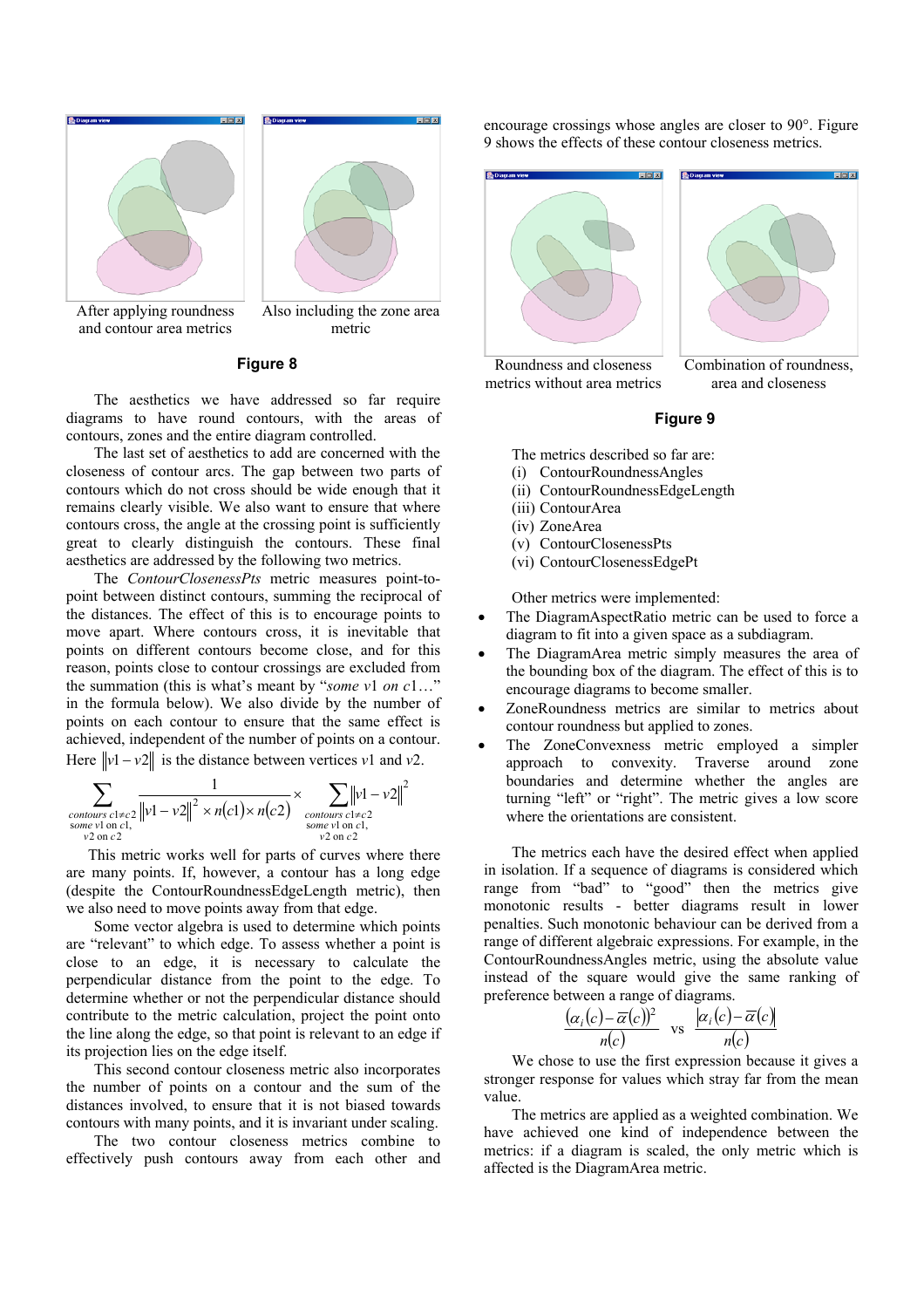For almost all other diagram manipulations, however, the metrics are dependant. When combined in a weighted sum, the metric effects interact. In some examples, the metrics combine to encourage similar changes (positive reinforcement). For example, ContourClosenessPts and ContourClosenessEdgePt collaborate well together. In other examples the metrics encourage contradictory behaviour (negative reinforcement), for example, where one contour is contained within another, the ContourArea and ZoneArea metrics conflict with each other. Balancing these effects is a question of finding a suitable set of weightings to apply and this problem is discussed in the next section.

### **4: Results**

In this section we present the results of running our system on various diagrams. We also include discussions about weighting the criteria, and some observations about how the process proceeds.

As well as using the iterative procedure, we do a final post processing step on the well drawn diagrams to make them more aesthetically pleasing. We add a feature to our display that replaces each straight line segment between two points in a contour with a Bezier curve. The Bezier control points are arranged such that the curve entering a point on the contour is continuous with the curve exiting the same point. When moving points in hill climbing, it is important to check that a curved diagram has the same structure as the original polygon diagram, as it is possible for the curving process to introduce or remove contour intersections. We do this by discovering the maximum area that the Bezier curves can occupy and ensure that when the polygons are extended with these areas they have the same structure, otherwise the drawing cannot be displayed with these curves. An alternative approach to smoothing contours is to use spline drawing algorithms, but this has added complexity when checking diagram structure.

The systematic discovery of a good set of weights for a multicriteria optimisation system is notoriously difficult. In this system, weights serve two functions. The first is to normalize the criteria, as the numerical output can vary greatly. The second is to weight the criteria to indicate their importance in the final diagram so, for example, if contour roundness is more important than zone area equality, a larger number can be assigned to the appropriate weight.

Weight allocation is further complicated as there are interactions between metrics, both positive and negative. Where positive reinforcement occurs (i.e. improvement in one also implies an improvement in the other), such as between the two contour closeness metrics, then the two measures should be seen as combined in some way. In the case of ContourClosenessEdgePt and ContourClosenessPts, which have very coordinated interaction, we regard the overall closeness score as a sum of the two separate metrics. Where negative interaction is present, as is most common between metrics, there is a notion of trade off, as score improvement in one metric is likely to reduce the score awarded by the other metric.

Our technique for normalizing the criteria was to survey the output of metrics from many runs of several diagrams. Although averages could be calculated and used for some diagrams, they were not universally applicable, and so intelligent adjustment of weights was still required.

For weighting by importance, our approach was to start with what we regarded as the single most important metric and apply a fixed weighting. A second metric can then be added and its weighting can easily be adjusted until a desired balance between the two criteria is achieved. Each additional metric is added one by one and its weighting is altered in a similar manner. Weightings in the final set may then be altered slightly to change the overall importance of each metric. Figure 10 shows the interface to the experimental software that was produced to investigate the settings for the criteria, as well as experiment with hill climbers and cooling schedules. The settings for the diagrams in this section are shown. A tick to the left of the metric indicates that it was applied; metrics with no tick were not used. The numbers to the right show the weighting for each metric. Cooling was applied and the FastHillClimber was run for 80 iterations.



**Figure 10**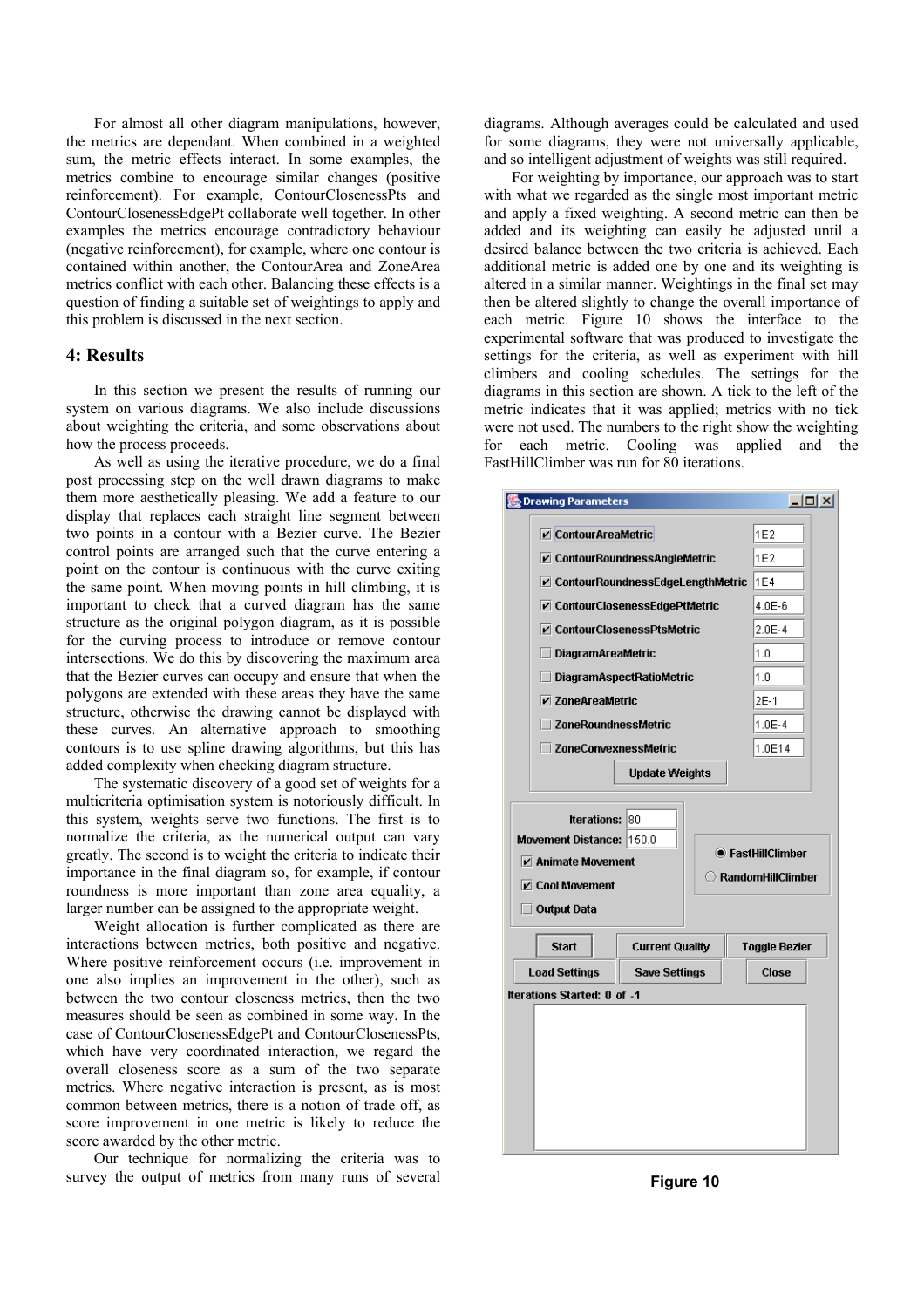The variation in numbers mainly reflects the need to normalize the output of the metrics. However there is also a strong weighting for ContourRoundness and Contour-RoundnessEdgeLength, so that in a typical diagram before drawing, each of these measures might be 10 times greater than, for example, ZoneArea. This reflects our view that roundness is the primary positive aesthetic in the diagrams. The other criteria are broadly speaking given around equal weighting. It should be noted that all these comparisons vary by diagram as well as during the drawing process.



| <b>Iteration</b>        | 0      | 10    | 30    | 50    | 70    | 80    |
|-------------------------|--------|-------|-------|-------|-------|-------|
| ContourRoundness        |        |       |       |       |       |       |
| Angle                   | 111.10 | 18.70 | 12.40 | 5.70  | 2.90  | 2.20  |
| ContourRoundness        |        |       |       |       |       |       |
| EdgeLength              | 85.50  | 14.70 | 11.20 | 7.80  | 3.50  | 3.00  |
| <b>ContourCloseness</b> |        |       |       |       |       |       |
| EdgePt                  | 3.50   | 3.00  | 2.80  | 2.80  | 3.00  | 2.80  |
| Contour                 |        |       |       |       |       |       |
| <b>ClosenessPts</b>     | 4.60   | 5.00  | 5.10  | 5.60  | 5.50  | 5.40  |
| ZoneArea                | 17.40  | 12.20 | 8.90  | 11.20 | 11.20 | 11.20 |
| ContourArea             | 9.60   | 6.70  | 6.70  | 5.90  | 5.50  | 4.90  |
| <b>Total Score</b>      | 231.90 | 60.40 | 47.10 | 39.00 | 31.60 | 29.60 |

# **Figure 12**

To give an idea of how the drawing progresses and how the criteria metrics alter, Figure 11 shows some selected stages during the drawing of a diagram. The scores for the relevant stages are given in Figure 12. Here the values for each metric are shown after they have been weighted by the multipliers shown in Figure 10. In these diagrams the closeness metrics, even when added together, give a relatively low result. This is due to the natural separation of the contours in this particular diagram. For Figure 12 it can be seen that the total score falls rapidly in the first 10 iterations, from 213.9 to 60.4, as easy improvements are discovered, and the effect of large moves are applied. This is reflected in the top two diagrams in Figure 11, where a great difference in the pictures can be observed. The later progress is much more gradual, where only a slight improvement in the roundness measures, a difference of 2.0, between iterations 70 and 80 is observed. The relevant diagrams in Figure 11 show two diagrams that are very similar, however they are much more refined than previous diagrams. We conjecture that the small difference in the two diagrams for 70 and 80 iterations is both because of the reduction in movement due to cooling and because the diagrams are close to an optimum layout.

The relative values of the individual metrics at the end of the optimisation process are markedly different from their starting values. In particular, ZoneArea is much higher than the rest. It started with a value of 17.4 and finished with a value of 11.2, and so is making a large contribution to the final total score. This is particularly interesting considering other metrics started out much higher, for instance, ContourRoundnessAngle has fallen from 111.1 to 2.2. It is difficult to understand why some metrics may reduce less than others, but the interactions between metrics could be one factor, so that there may be strong negative factors between ZoneArea and the other metrics, so when it reduces in value all of the other five metrics may increase in value.

**Figure 11**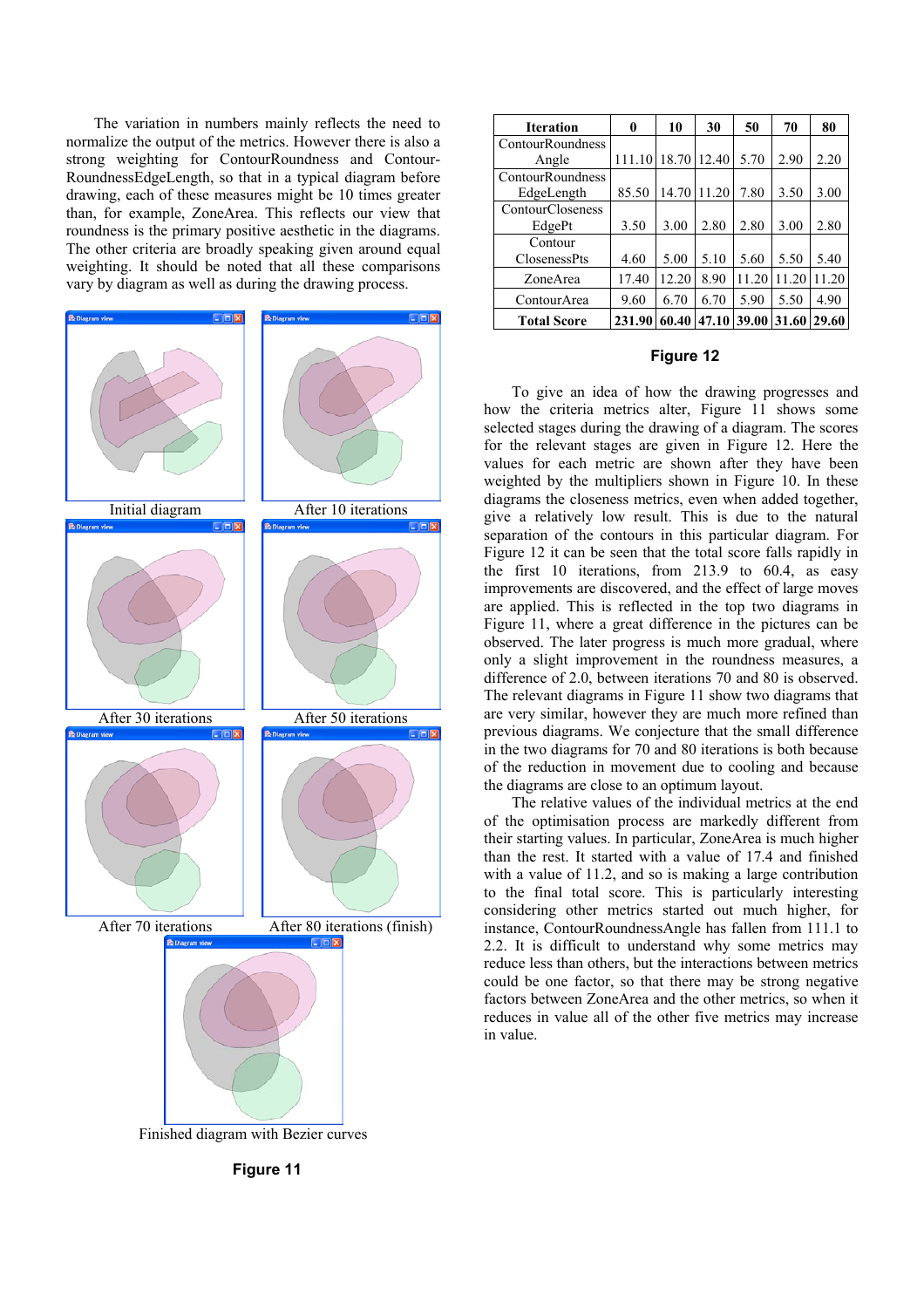

#### **Figure 13**

Figure 13 shows an Euler diagram, both before and after smoothing, and the final drawing with Bezier curves applied. Compared to the values in Figure 12, the starting metric values are relatively high for the contour closeness metrics: ContourClosenessEdgePt gives 11.56 and Contour-ClosenessPts gives 11.92, so that the combined total is 23.48, which is greater than the value of ZoneArea at 18.11. In this case, their combined total is also greater than the ContourArea outcome of 12.60. The initial value of ContourRoundnessAngles is 92.88 and ContourRoundness-EdgeLength is 43.12. The total score is 190.18. So although there is a great difference in the relative initial values of the metrics for the diagrams in Figures 11 and 12, the result in both cases is a rounded, aesthetically pleasing diagram.



Initial Diagram Final Position - Polygons

#### **Figure 14: A Venn diagram with 4 contours**

Figure 14 shows the before and after diagrams for a Venn diagram with four contours. A typical human based drawing for this diagram is to take the Venn diagram with three contours and add a banana shaped contour to it, resulting in three very rounded contours and one misshapen one. Our optimisation method has compromised the drawing of all four contours, with elements of roundedness, as well as slight negative curves in most of the contours.

# **5: Conclusions and Further Work**

We have been able to show that by defining a suitable set of metrics it is possible to automate the enhancement of the layout of Euler diagrams. Our choice of metrics was motivated by a set of aesthetics, and the resulting diagrams measure well against these aesthetics.

Future work to extend this approach could include more metrics, if new aesthetic criteria can be determined. Existing metrics could be tuned by non-linear scaling functions, motivated by studies of how the metrics interact with each other in a large range of examples.

The cooling of iteration was an essential step to help avoid locally good but globally bad results. Without cooling, diagrams would converge to a layout which can't be improved using the same step size, but could be improved with a smaller step size. The cooling used was a linear reduction in step size over the iteration time. There is potential for investigating different kinds of cooling, with non-linear alterations in step size.

One method of allocating weights for the criteria could be adapted from genetic algorithms, which often define a scale and range for each weight to ensure that they are all within a certain range [\[11\]](#page-8-8). However, this relies on developing a large population of varied attempted solutions. It might be possible to generate a test set and method for randomising diagrams which could be used within such a automatic weighting system. An alternative approach to weight allocation is dynamic, using the outcome from each metric in previous iterations. For example, if one metric is reducing in very large steps, it might be sensible to decrease its weighting to give the other metrics some influence over the diagram changes.

Cooling seems to avoid many local minima during the improvement of diagrams in the current test set. Further example diagrams or the introduction of new aesthetics may require the development of a more sophisticated multicriteria optimisation method such as simulated annealing or a genetic algorithm. Simulated annealing introduces random negative movements and a genetic algorithm would generate populations of diagrams, merging and mutating selected members to produce later generations. Research questions for these methods include representing members of the population for a genetic algorithm approach, which are usually represented in a linear string based form, and investigating the trade off of wide searches against performance.

From looking at human based drawing of Euler diagrams its clear that there is a tendency to draw some contours very well and fit the rest in afterwards. This may be a limitation of the way they are drawn, or it may be aesthetic preference. If it is because of the latter, an automatic Euler diagram drawing mechanism that mimicked this approach has the potential to produce good diagram visualizations quickly by taking drawings of preprepared patterns of common Euler diagrams and